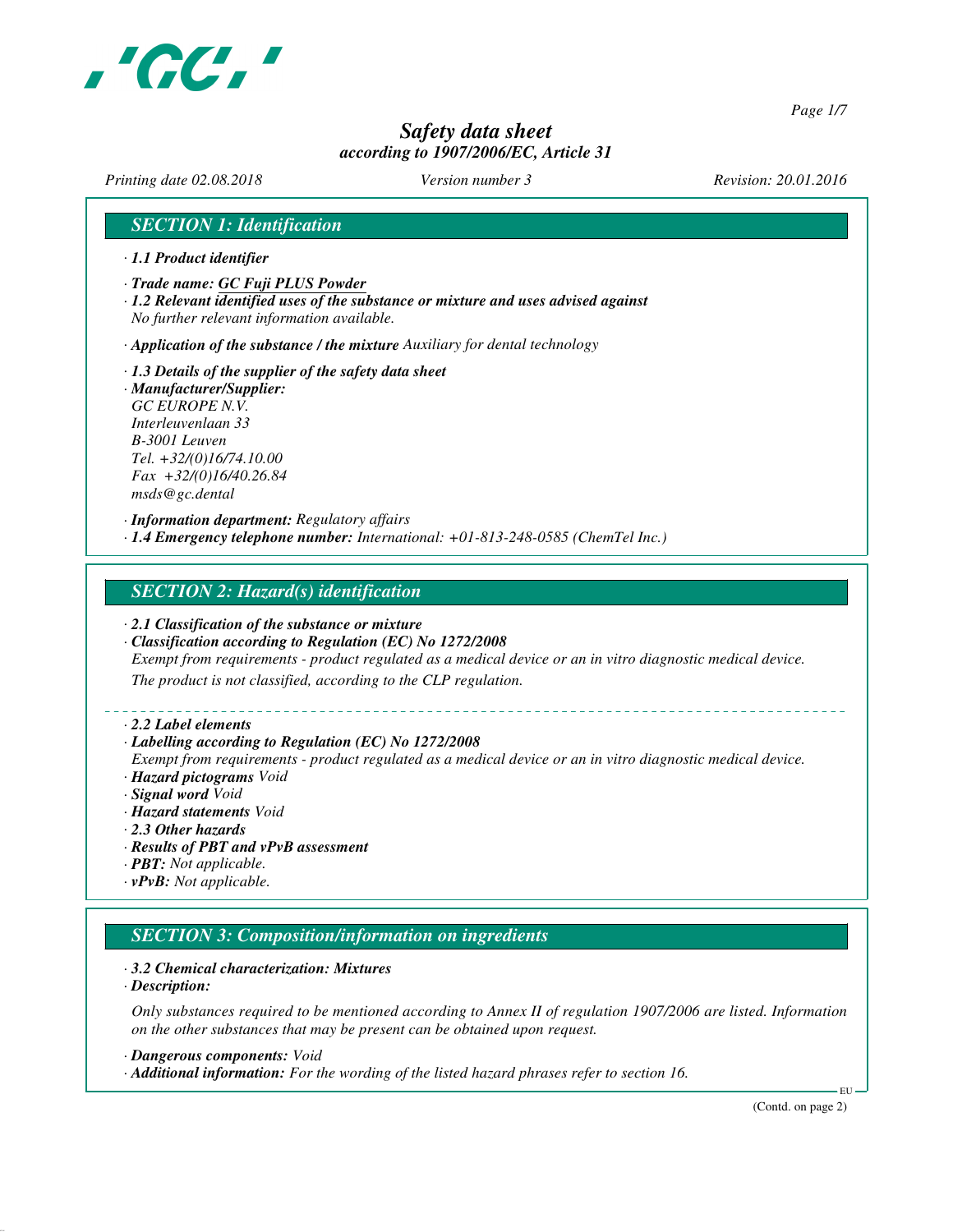*Printing date 02.08.2018 Version number 3 Revision: 20.01.2016*

*Trade name: GC Fuji PLUS Powder*

(Contd. of page 1)

## *SECTION 4: First-aid measures*

*· 4.1 Description of first aid measures*

*· General information:*

*No special measures required.*

*If symptoms persist consult doctor.*

*· After inhalation: Take affected persons into fresh air and keep quiet.*

- *· After skin contact: Immediately rinse with water.*
- *· After eye contact:*

*Rinse opened eye for several minutes under running water. If symptoms persist, consult a doctor. · After swallowing:*

*Rinse out mouth and then drink plenty of water.*

*If symptoms persist consult doctor.*

- *· 4.2 Most important symptoms and effects, both acute and delayed No further relevant information available.*
- *· 4.3 Indication of any immediate medical attention and special treatment needed*

*No further relevant information available.*

# *SECTION 5: Fire-fighting measures*

- *· 5.1 Extinguishing media*
- *· Suitable extinguishing agents:*
- *CO2, extinguishing powder or water spray. Fight larger fires with water spray or alcohol resistant foam. Use fire fighting measures that suit the environment.*
- *· For safety reasons unsuitable extinguishing agents: Water with full jet*
- *· 5.2 Special hazards arising from the substance or mixture*
- *Formation of toxic gases is possible during heating or in case of fire.*
- *· 5.3 Advice for firefighters*
- *· Protective equipment: Wear self-contained respiratory protective device.*
- *· Additional information*

*Dispose of fire debris and contaminated fire fighting water in accordance with official regulations.*

# *SECTION 6: Accidental release measures*

*· 6.1 Personal precautions, protective equipment and emergency procedures Remove persons from danger area.*

*· 6.2 Environmental precautions:*

*Do not allow product to reach sewage system or any water course.*

*Inform respective authorities in case of seepage into water course or sewage system.*

*Do not allow to penetrate the ground/soil.*

*In case of seepage into the ground inform responsible authorities.*

*· 6.3 Methods and material for containment and cleaning up:*

- *Pick up mechanically. Dispose of the collected material according to regulations.*
- *· 6.4 Reference to other sections See Section 7 for information on safe handling. See Section 8 for information on personal protection equipment. See Section 13 for disposal information.*

(Contd. on page 3)

EU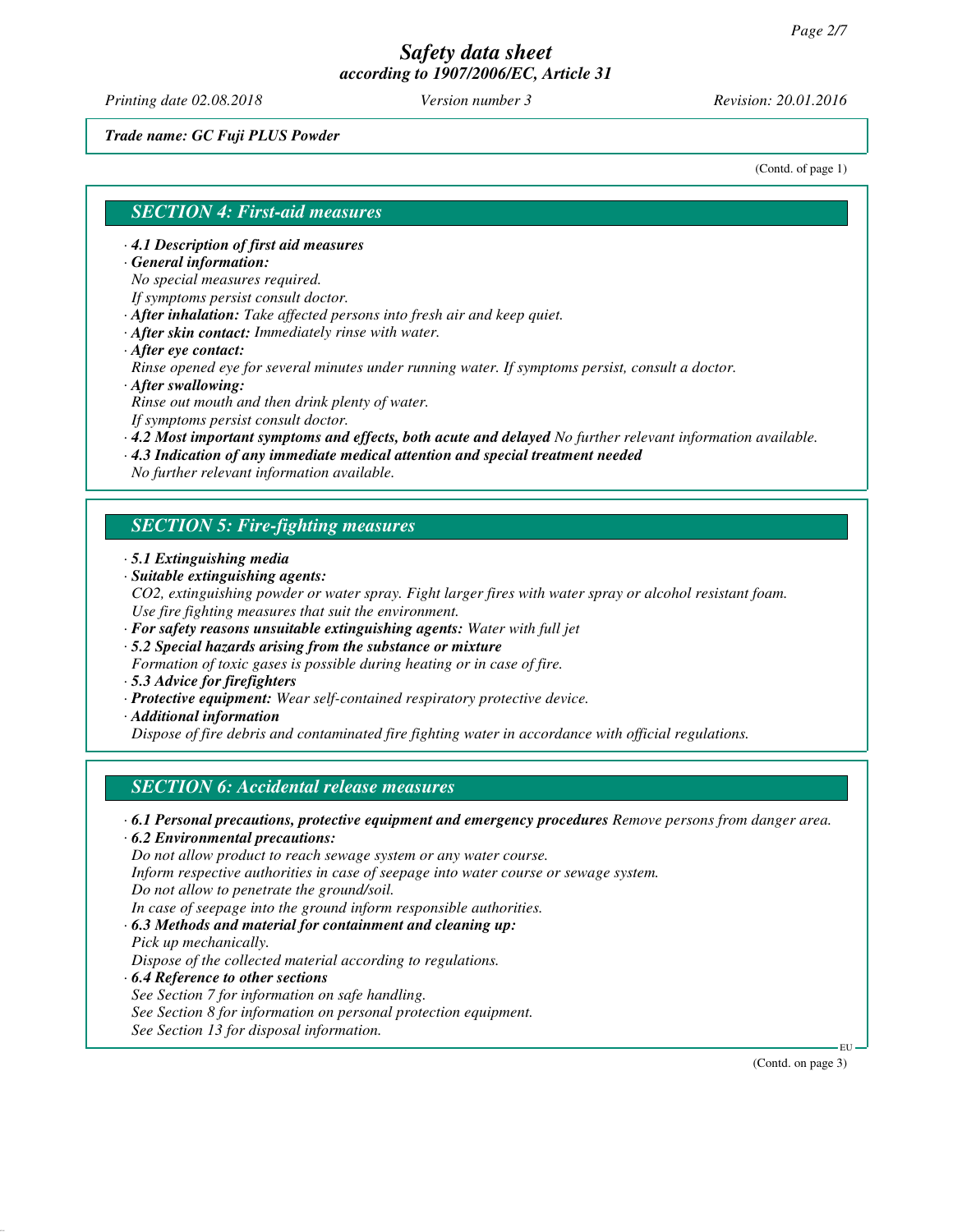*Printing date 02.08.2018 Version number 3 Revision: 20.01.2016*

## *Trade name: GC Fuji PLUS Powder*

(Contd. of page 2)

# *SECTION 7: Handling and storage*

- *· 7.1 Precautions for safe handling Prevent formation of dust. Any deposit of dust which cannot be avoided must be regularly removed.*
- *· Information about protection against explosions and fires: Dust can combine with air to form an explosive mixture.*
- *· 7.2 Conditions for safe storage, including any incompatibilities*
- *· Storage:*

*· Requirements to be met by storerooms and receptacles: Store only in unopened original receptacles.*

- *· Information about storage in one common storage facility: Store away from foodstuffs.*
- *· Further information about storage conditions: None.*
- *· 7.3 Specific end use(s) No further relevant information available.*

# *SECTION 8: Exposure controls/personal protection*

*· Additional information about design of technical systems: No further data; see item 7.*

- *· 8.1 Control parameters*
- *· Components with limit values that require monitoring at the workplace:*
- *The product does not contain any relevant quantities of materials with critical values that have to be monitored at the workplace.*

*· Additional information: The lists that were valid during the creation were used as basis.*

- *· 8.2 Exposure controls*
- *· Personal protective equipment:*
- *· General protective and hygienic measures:*

*The usual precautionary measures for handling chemicals should be followed. Do not inhale dust / smoke / mist.*

*Wash hands before breaks and at the end of work.*

- *· Breathing equipment: Suitable respiratory protective device recommended.*
- *· Protection of hands: Protective gloves*
- *· Material of gloves*

*The selection of the suitable gloves does not only depend on the material, but also on further marks of quality and varies from manufacturer to manufacturer. As the product is a preparation of several substances, the resistance of the glove material can not be calculated in advance and has therefore to be checked prior to the application.*

*· Penetration time of glove material*

*The exact break through time has to be found out by the manufacturer of the protective gloves and has to be observed.*

*· Eye protection: Safety glasses*

# *SECTION 9: Physical and chemical properties*

- *· 9.1 Information on basic physical and chemical properties*
- *· General Information*

| $\cdot$ Appearance: |                        |
|---------------------|------------------------|
| Form:               | Powder                 |
| Color:              | White                  |
| $\cdot$ Odor:       | <i><b>Odorless</b></i> |
| ⋅ Odor threshold:   | Not determined.        |

(Contd. on page 4)

EU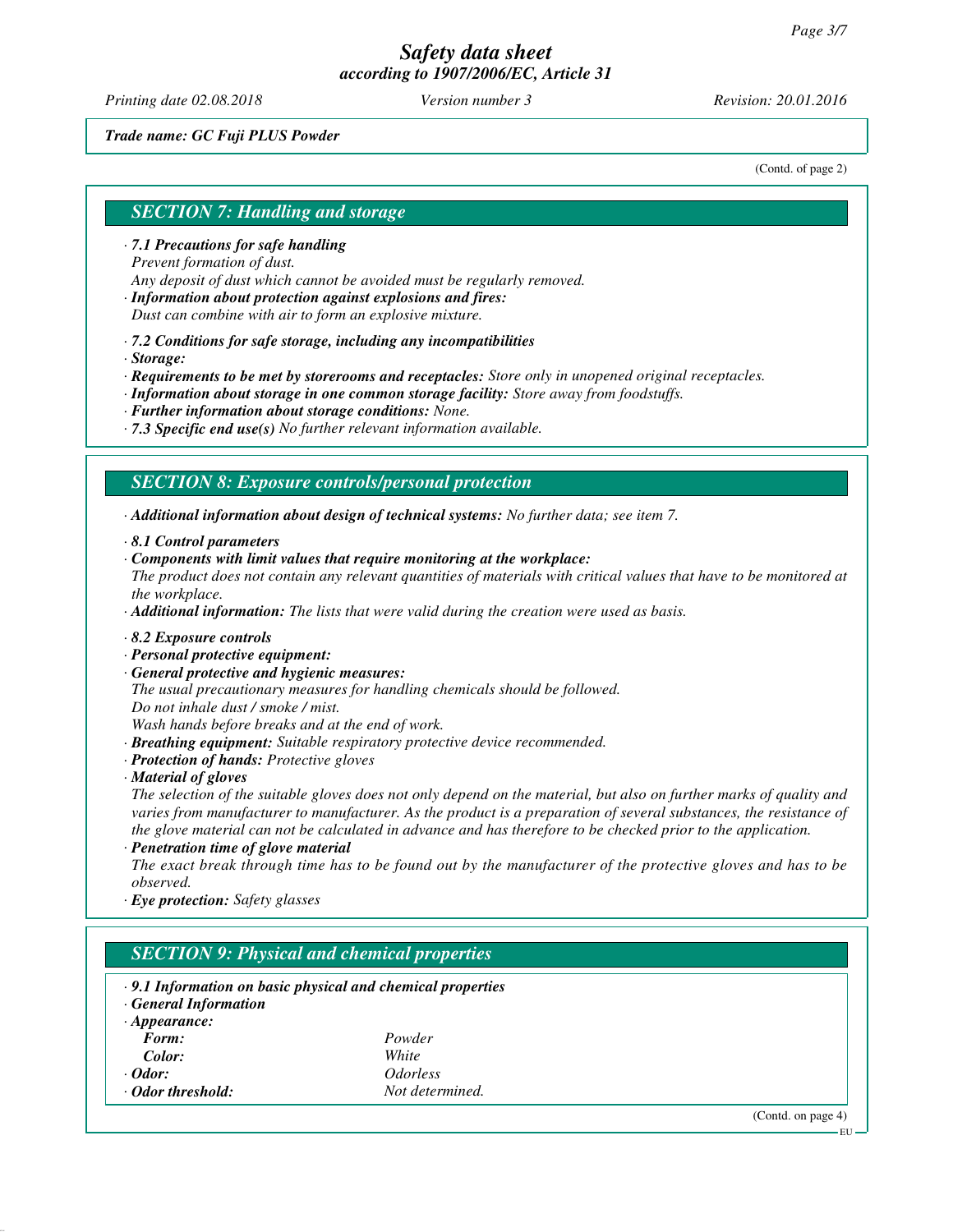*Printing date 02.08.2018 Version number 3 Revision: 20.01.2016*

*Trade name: GC Fuji PLUS Powder*

|                                     |                                                            | (Contd. of page 3) |
|-------------------------------------|------------------------------------------------------------|--------------------|
| $\cdot$ pH-value:                   | Not applicable.                                            |                    |
| Change in condition                 |                                                            |                    |
| <b>Melting point/Melting range:</b> | Undetermined.                                              |                    |
| <b>Boiling point/Boiling range:</b> | Undetermined.                                              |                    |
| · Flash point:                      | Not applicable.                                            |                    |
| · Flammability (solid, gaseous):    | Not determined.                                            |                    |
| · Ignition temperature:             | Undetermined.                                              |                    |
| $\cdot$ Decomposition temperature:  | Not determined.                                            |                    |
| · Auto igniting:                    | Product is not selfigniting.                               |                    |
| · Danger of explosion:              | Product does not present an explosion hazard.              |                    |
| $\cdot$ Explosion limits:           |                                                            |                    |
| Lower:                              | Not determined.                                            |                    |
| <b>Upper:</b>                       | Not determined.                                            |                    |
| · Vapor pressure:                   | Not applicable.                                            |                    |
| $\cdot$ Density:                    | Not determined.                                            |                    |
| $\cdot$ Relative density            | Not determined.                                            |                    |
| · Vapor density                     | Not applicable.                                            |                    |
| $\cdot$ Evaporation rate            | Not applicable.                                            |                    |
| · Solubility in / Miscibility with  |                                                            |                    |
| Water:                              | <i>Insoluble.</i>                                          |                    |
|                                     | · Partition coefficient (n-octanol/water): Not determined. |                    |
| · Viscosity:                        |                                                            |                    |
| Dynamic:                            | Not applicable.                                            |                    |
| Kinematic:                          | Not applicable.                                            |                    |
| · Solvent content:                  |                                                            |                    |
| Organic solvents:                   | $0.0\%$                                                    |                    |
| .9.2 Other information              | No further relevant information available.                 |                    |

# *SECTION 10: Stability and reactivity*

*· 10.1 Reactivity No further relevant information available.*

*· 10.2 Chemical stability*

- *· Thermal decomposition / conditions to be avoided: No decomposition if used according to specifications.*
- *· 10.3 Possibility of hazardous reactions No dangerous reactions known.*
- *· 10.4 Conditions to avoid No further relevant information available.*
- *· 10.5 Incompatible materials: No further relevant information available.*
- *· 10.6 Hazardous decomposition products: No dangerous decomposition products known.*

# *SECTION 11: Toxicological information*

*· 11.1 Information on toxicological effects*

*· Acute toxicity: Based on available data, the classification criteria are not met.*

*· LD/LC50 values that are relevant for classification: No further relevant information available.*

(Contd. on page 5)

EU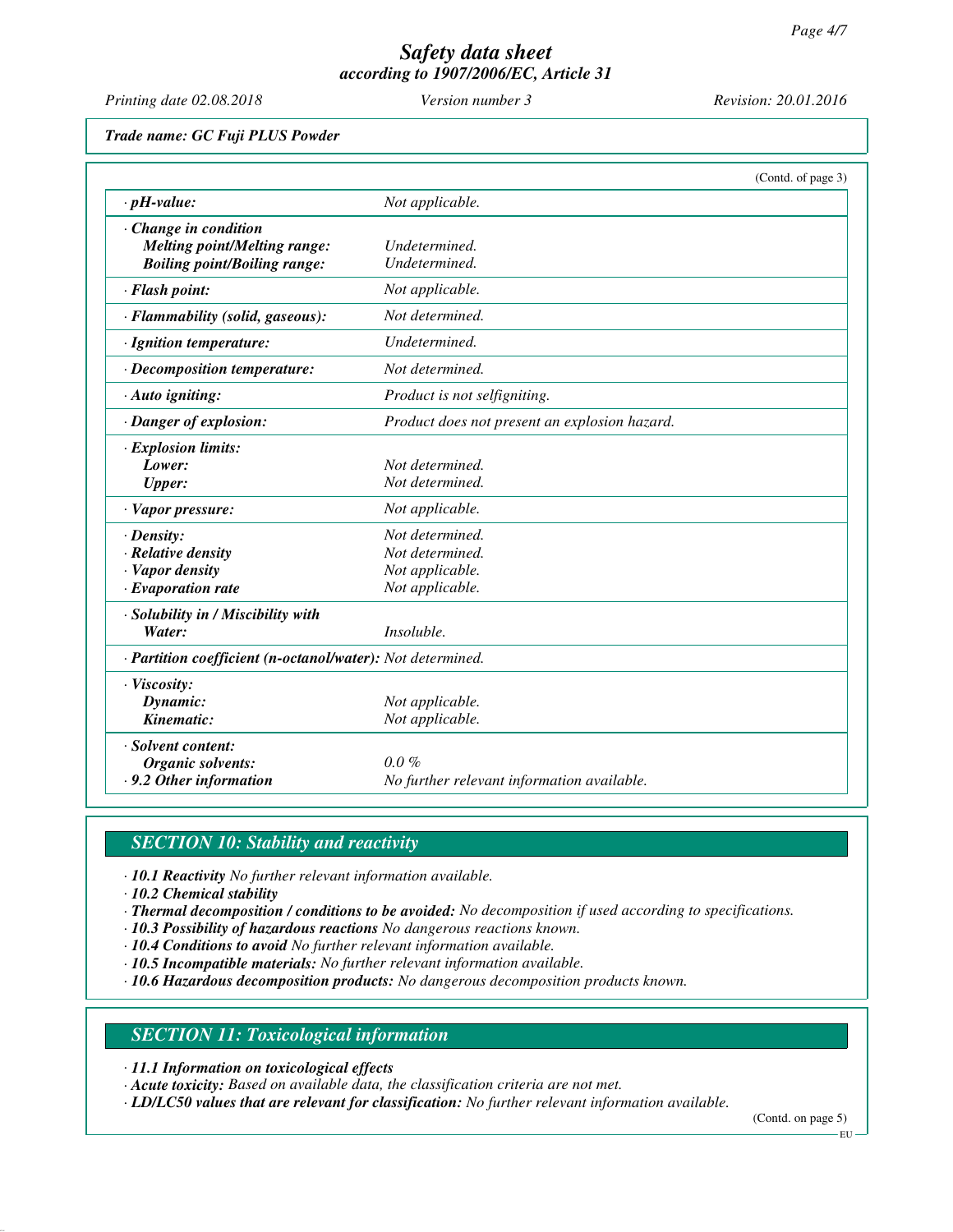*Printing date 02.08.2018 Version number 3 Revision: 20.01.2016*

(Contd. of page 4)

*Trade name: GC Fuji PLUS Powder*

*· Primary irritant effect:*

- *· on the skin: Based on available data, the classification criteria are not met.*
- *· on the eye: Based on available data, the classification criteria are not met.*
- *· Sensitization: Based on available data, the classification criteria are not met.*
- *· Additional toxicological information:*
- *· OSHA-Ca (Occupational Safety & Health Administration)*
- *None of the ingredients is listed.*
- *· Repeated dose toxicity No further relevant information available.*
- *· CMR effects (carcinogenity, mutagenicity and toxicity for reproduction)*
- *No further relevant information available.*
- *· Germ cell mutagenicity Based on available data, the classification criteria are not met.*
- *· Carcinogenicity Based on available data, the classification criteria are not met.*
- *· Reproductive toxicity Based on available data, the classification criteria are not met.*
- *· STOT-single exposure Based on available data, the classification criteria are not met.*
- *· STOT-repeated exposure Based on available data, the classification criteria are not met.*
- *· Aspiration hazard Based on available data, the classification criteria are not met.*

# *SECTION 12: Ecological information*

*· 12.1 Toxicity*

- *· Aquatic toxicity: No further relevant information available.*
- *· 12.2 Persistence and degradability No further relevant information available.*
- *· 12.3 Bioaccumulative potential No further relevant information available.*
- *· 12.4 Mobility in soil No further relevant information available.*
- *· Additional ecological information:*

*· General notes:*

*Water hazard class 3 (Self-assessment): extremely hazardous for water*

*Do not allow product to reach ground water, water course or sewage system, even in small quantities. Danger to drinking water if even extremely small quantities leak into the ground.*

- *· 12.5 Results of PBT and vPvB assessment*
- *· PBT: Not applicable.*
- *· vPvB: Not applicable.*
- *· 12.6 Other adverse effects No further relevant information available.*

# *SECTION 13: Disposal considerations*

- *· 13.1 Waste treatment methods*
- *· Recommendation:*

*Must not be disposed of together with household garbage. Do not allow product to reach sewage system. Contact waste processors for recycling information.*

| European waste catalogue |                                                                                 |
|--------------------------|---------------------------------------------------------------------------------|
| 18 00 00                 | <b>WASTES FROM HUMAN OR ANIMAL HEALTH CARE AND/OR RELATED RESEARCH (except</b>  |
|                          | kitchen and restaurant wastes not arising from immediate health care)           |
| 18 01 00                 | wastes from natal care, diagnosis, treatment or prevention of disease in humans |
|                          | 18 01 06 $*$ chemicals consisting of or containing hazardous substances         |

(Contd. on page 6) EU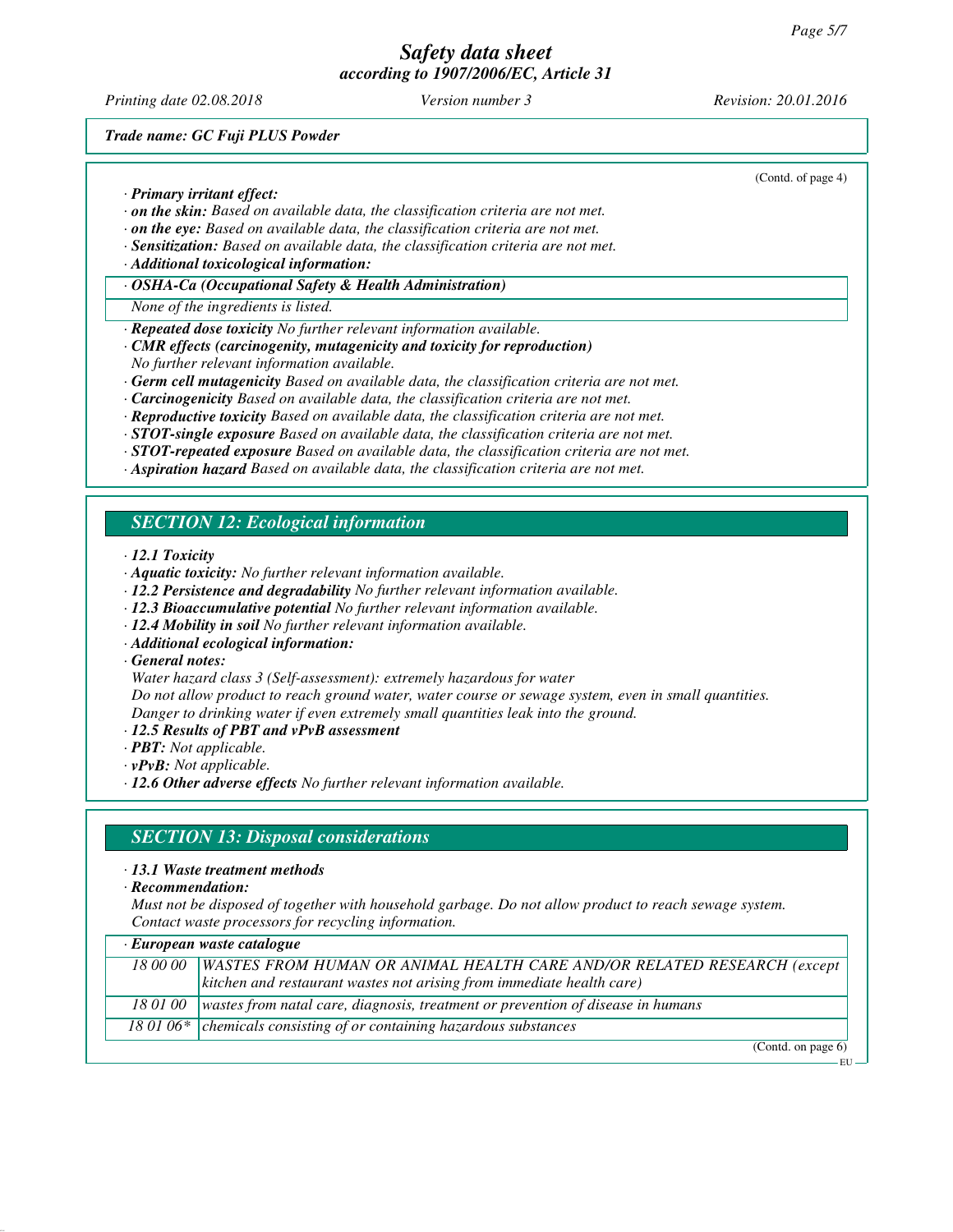*Printing date 02.08.2018 Version number 3 Revision: 20.01.2016*

*Trade name: GC Fuji PLUS Powder*

(Contd. of page 5)

*· Uncleaned packagings:*

*· Recommendation: Disposal must be made according to official regulations.*

| <b>SECTION 14: Transport information</b>                                                                          |                 |
|-------------------------------------------------------------------------------------------------------------------|-----------------|
| $\cdot$ 14.1 UN-Number<br>ADR, ADN, IMDG, IATA                                                                    | not regulated   |
| $\cdot$ 14.2 UN proper shipping name<br>ADR, ADN, IMDG, IATA                                                      | not regulated   |
| $\cdot$ 14.3 Transport hazard class(es)                                                                           |                 |
| · ADR, ADN, IMDG, IATA<br>$\cdot$ Class                                                                           | not regulated   |
| $\cdot$ 14.4 Packing group<br>· ADR, IMDG, IATA                                                                   | not regulated   |
| · 14.5 Environmental hazards:<br>$\cdot$ Marine pollutant:                                                        | $N_{O}$         |
| $\cdot$ 14.6 Special precautions for user                                                                         | Not applicable. |
| $\cdot$ 14.7 Transport in bulk according to Annex II of<br><b>MARPOL73/78 and the IBC Code</b><br>Not applicable. |                 |
| · UN "Model Regulation":                                                                                          | not regulated   |

# *SECTION 15: Regulatory information*

*· 15.1 Safety, health and environmental regulations/legislation specific for the substance or mixture · Sara*

*· Section 355 (extremely hazardous substances):*

*None of the ingredient is listed.*

*· Section 313 (Specific toxic chemical listings):*

*None of the ingredients is listed.*

*· Proposition 65*

*· Chemicals known to cause cancer:*

*None of the ingredients is listed.*

*· Chemicals known to cause reproductive toxicity for females:*

*None of the ingredients is listed.*

*· Chemicals known to cause reproductive toxicity for males:*

*None of the ingredients is listed.*

*· Chemicals known to cause developmental toxicity:*

*None of the ingredients is listed.*

*· Carcinogenic categories*

*· EPA (Environmental Protection Agency)*

*None of the ingredients is listed.*

(Contd. on page 7)

EU